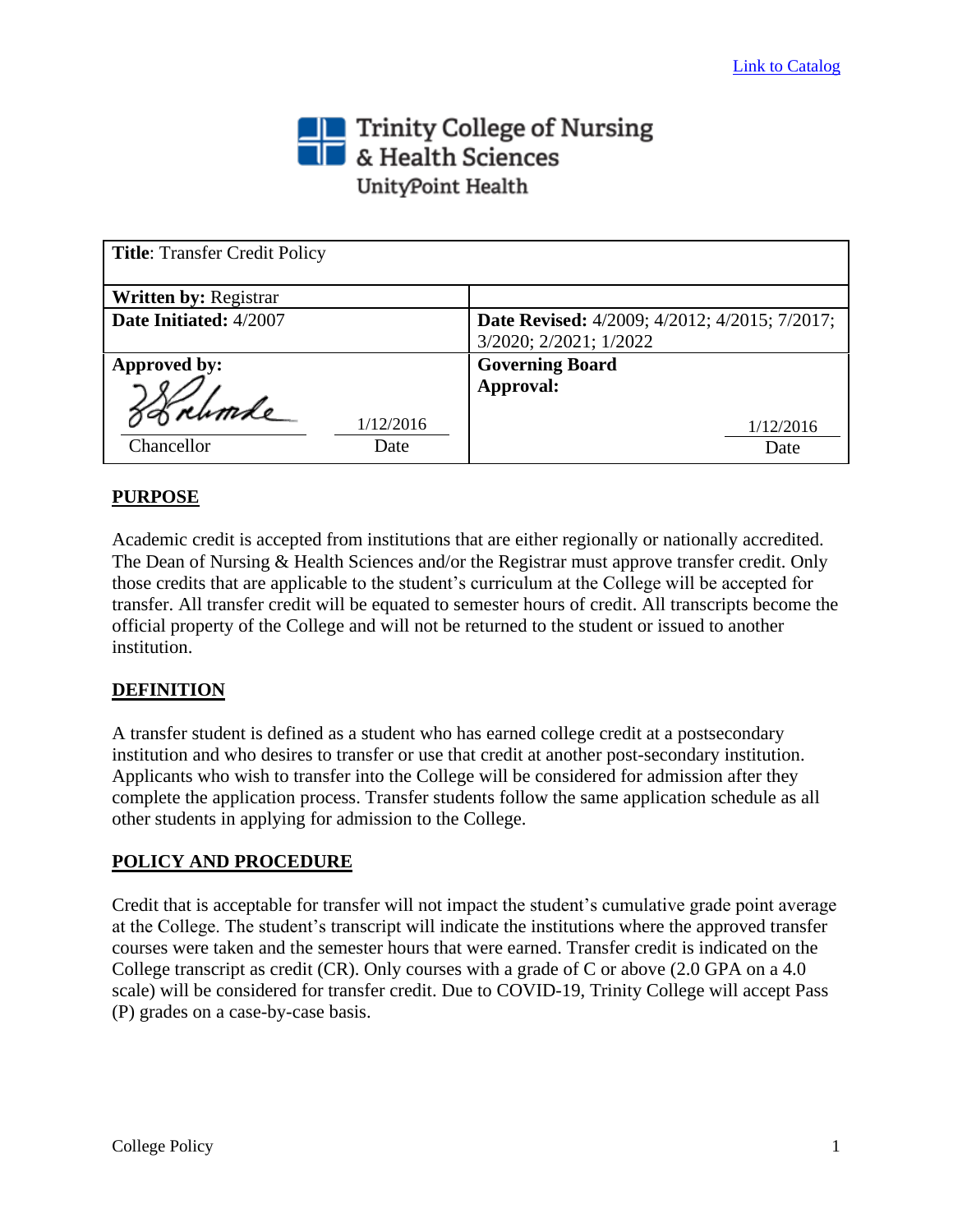# **Evaluation of International Transcripts Policy**

Academic records obtained outside the U.S. must be evaluated by [Educational Perspectives,](http://www.edperspective.org/) a company recognized by the National Association of Credential Evaluation Services (NACES). Applicants will be asked to submit their transcripts directly to [Educational Perspectives,](http://www.edperspective.org/) and request a [Catalog Match.](https://www.edperspective.org/credential-evaluation-services.php) If you do not use [Catalog Match,](https://www.edperspective.org/credential-evaluation-services.php) your evaluation will NOT meet the requirement. Please visit<https://www.edperspective.org/>Trinity College reviews transcript reports on a case by case basis.

# **CLEP and DSST Credits**

CLEP (College Level Examination Program) and DSST (Dantes Subject Standardized Tests) are both credit-by-examination programs. CLEP and DSST subject level exams test the student's comprehension of the material presented in an equivalent college-level course. Official transcripts for CLEP or DSST credit by examination must be submitted to the Registrar's office for transfer credit evaluation. For more information contact the Registrar at Trinity College of Nursing & Health Sciences or you may visit the websites. The website for CLEP is clep.collegeboard.org; and the website for DSST is getcollegecredit.com.

# **Advanced Placement Credits**

Advanced Placement (AP) is a Program designed to recognize high school students who take college-level courses in secondary school. Participating students may opt to take the subject Advanced Placement Exam. Trinity College of Nursing & Health Sciences accepts scores of 3 or higher on placement exams. Official transcripts for CLEP or DSST credit by examination must be submitted to the Registrar's office for transfer credit evaluation.

#### **Transfer credit shall be determined on the following basis:**

Recognizing that each College Program is separate, College credit shall only be transferred into the student's program of study. As applicable, additional credit will be transferred upon acceptance into another College Program. In general, college-level courses in which grades of "C" (2.0) or above are acceptable for transfer to Trinity College.

Current students seeking transfer credit advisement for an additional program must request a review of transcript(s). Transcripts will be reviewed for relevant transfer credit. This process can be initiated through the Registrar.

# **General Education Courses and Cooperative Agreements**

General education provides students with foundational knowledge upon which health science education is built. The faculty believe that behavioral changes occur through the acquisition of knowledge, skills, and attitudes. The faculty recognize that students need broad areas of learning in order to function responsibly in a rapidly changing, global environment. General education fosters an appreciation of the environment and cultural differences. Students grow in wisdom and develop the intellectual skills of accurate observation, problem-solving, and critical thinking. General education encourages clear and effective communication using the written and spoken word.

All academic degree programs require general education as a component of the curriculum, which is designed to help each student develop as a liberally-educated person who possesses